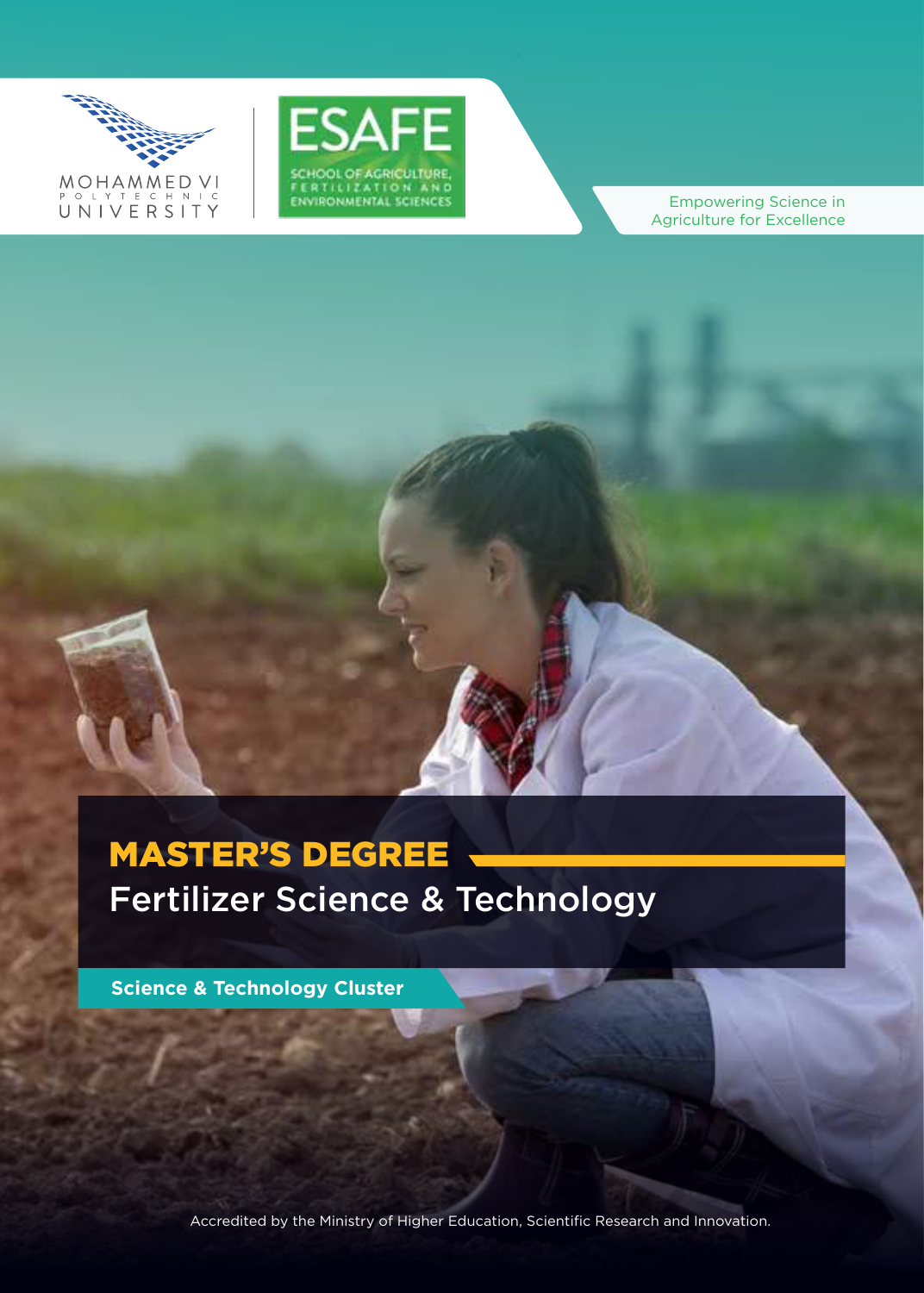## **ABOUT MOHAMMED VI POLYTECHNIC UNIVERSITY**

Mohammed VI Polytechnic University is an institution oriented towards applied research and innovation, which aims to be among the world-renowned universities in these fields.

The University is committed to an education system based on the highest international standards in crucial fields such as science and technology, humanities, economics and social sciences for the sustainable economic development of Morocco and the African .continent

This allows Mohammed VI Polytechnic aarde position in these fields through the University to consolidate Morocco's avantimplementation of a unique partnership approach and the strengthening of its academic and executive education programs in relevant skills, for the future of Africa.

Located in the town of Benguerir, near Marrakech, and situated in the heart of Mohammed VI Green City, Mohammed VI Polytechnic University intends to combine local roots and a national, continental and international influence.





Jou are most

The Science & Technology Cluster is dedicated to "hard" sciences, new technologies and their impacts on society. It groups together several programs around the following disciplinary fields: Industrial Management, Geology and Sustainable Exploitation of Mineral Resources, Materials Science, Energy and Nanoengineering, AgroBioSciences, Chemical and Biochemical Sciences, Green Process Engineering, Applied Mathematics. Communication and Computer Science, Sustainable Urban and Territorial Planning, Medical Applications Interface and Renewable energies.

The Cluster offers degrees in Engineering, (academic and professional) Undergraduate degrees, Master's and Ph.D. degrees, as well as executive training programs.

The Science & Technology Cluster puts experimentation at the heart of its programs (learning-by-doing approach). In a unique approach to train professors, doctoral students, graduate and undergraduate students, the various entities of the cluster have "living labs", working and training platforms, (mining horing with the remedial farms, factories, cities, etc.) open to the scientific community, researchers and students to put their learnings to practice.

### ESAFE SCHOOL OF AGRICULTURE FERTILIZATION AND FNVIRONMENTAL SCIENCES

ESAFE is the school of Agriculture at Mohammed VI Polytechnic University aiming to become a leader in the sector of education and research in Africa. ESAFE trains agricultural experts to contribute to food security by advancing research. improving fertilizers and plant products, and through sustainable water and soil management

ESAFE programs address relevant topics. including fertilizers, the environment and crop productivity. These Master's programs are accredited by the Ministry of National Education, Vocational Training, **Research Scientific Andrew Scientific Assearch.**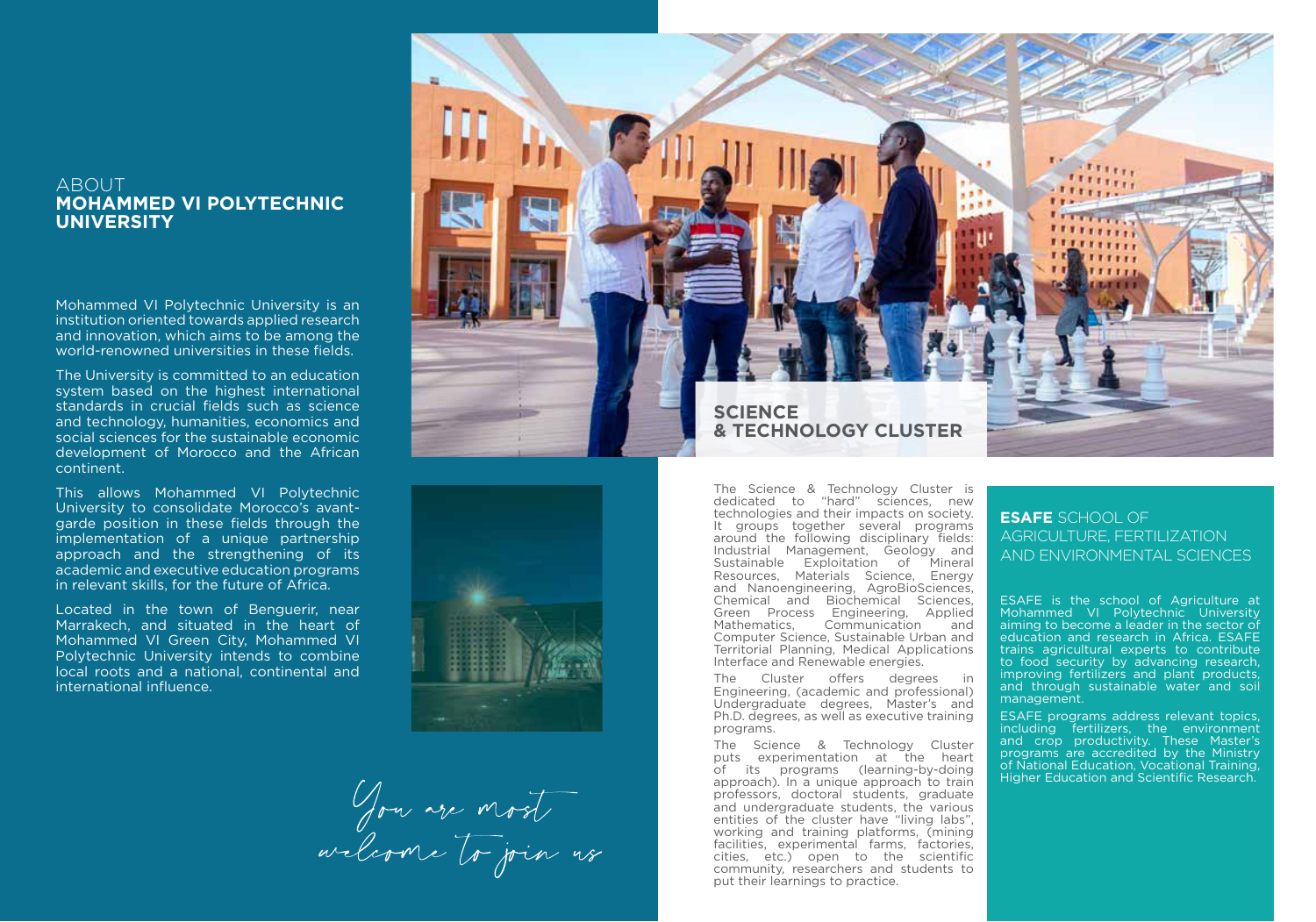### **MASTER FERTILIZER SCIENCE & TECHNOLOGY**

# **OBJECTIVES**

The objectives of the master program in Fertilizer Science and Technology are to prepare graduates possessing a broad knowledge of fertilizer and soil fertility to become experts advising African farmers or experts in the fertilizer industry by developing fertilizers of the future. The program is designed to provide the most comprehensive training possible in this field.

# **CAREER OUTLOOK**

The graduates of this master will have several career options in several areas such as:

- Process engineering related to fertilizer manufacturing;
- Innovation in the field of fertilizers;
- Soil fertility management:
- Fertilizer formulation and recommendation:
- Phosphate and other fertilizers value chain
- Restoring fertility of degraded soils;
- Nutrient management in the soil and nutrients deficiency diagnosis;
- Logistics and communication in relation to the valorization, marketing and rationalization of fertilizers:
- Environmental impact studies.
- They may also pursue research work as part of a PhD or create their own startups.

# **WHO SHOULD APPLY**

This Master's program is open to students who have a bachelor's or engineer's degree in science with high level of English proficiency, or equivalent.

# **CORE COMPETENCIES**

At the end of the training, students will be able to:

- Recommend appropriate fertilizers to .farmers
- Evaluate and correct soil fertility to maximize crop productivity.
- Develop diagnostic and communication tools to rationalize and promote .fertilizers
- Act on the entire value chain of the phosphate fertilizer industry.
- Develop new fertilizer products.
- Evaluate the physical and chemical characteristics  $\overline{\phantom{a}}$  auality of fertilizers.
- Develop standards of interpretation of soil and plant analyses.
- Set up laboratories for analysis related to soil fertility and fertilizers.
- Design and manage environmental studies projects.
- Design, monitor and evaluate research in the areas of fertilizer and soil fertility management
- Produce soil fertility maps using GIS and practice precision farming.
- Manage projects related to fertilizers and soil fertility.
- Identify and implement actions related to sustainable development (social equity, environment and economic efficiency).



**Pr. Abdallah Oukarroum** is a plant physiologist with a strong research interest in the functional plasticity of plants under stress. According to a Scientific paper recently published by Stanford University, he was ranked as one of the 2% top scientists in the world in 2021.

At the University of Quebec in Montreal in Canada, Abdallah Qukarroum has been interested in understanding the inhibitory effects and bioaccumulation of metals and metallic nanoparticles at the membrane and cellular levels on aquatic plants.

Currently, at University Mohammed VI Polytechnic (UM6P) in Morocco, Abdallah Oukarroum's research group focuses physiological mechanisms underlying on the elucidation of the biochemicaladaptation and acclimation responses of plants to environmental stress.

Pr Oukarroum also occupies the position of director of the School of Agriculture. Fertilization & Environmental Sciences (ESAFE-UM6P).

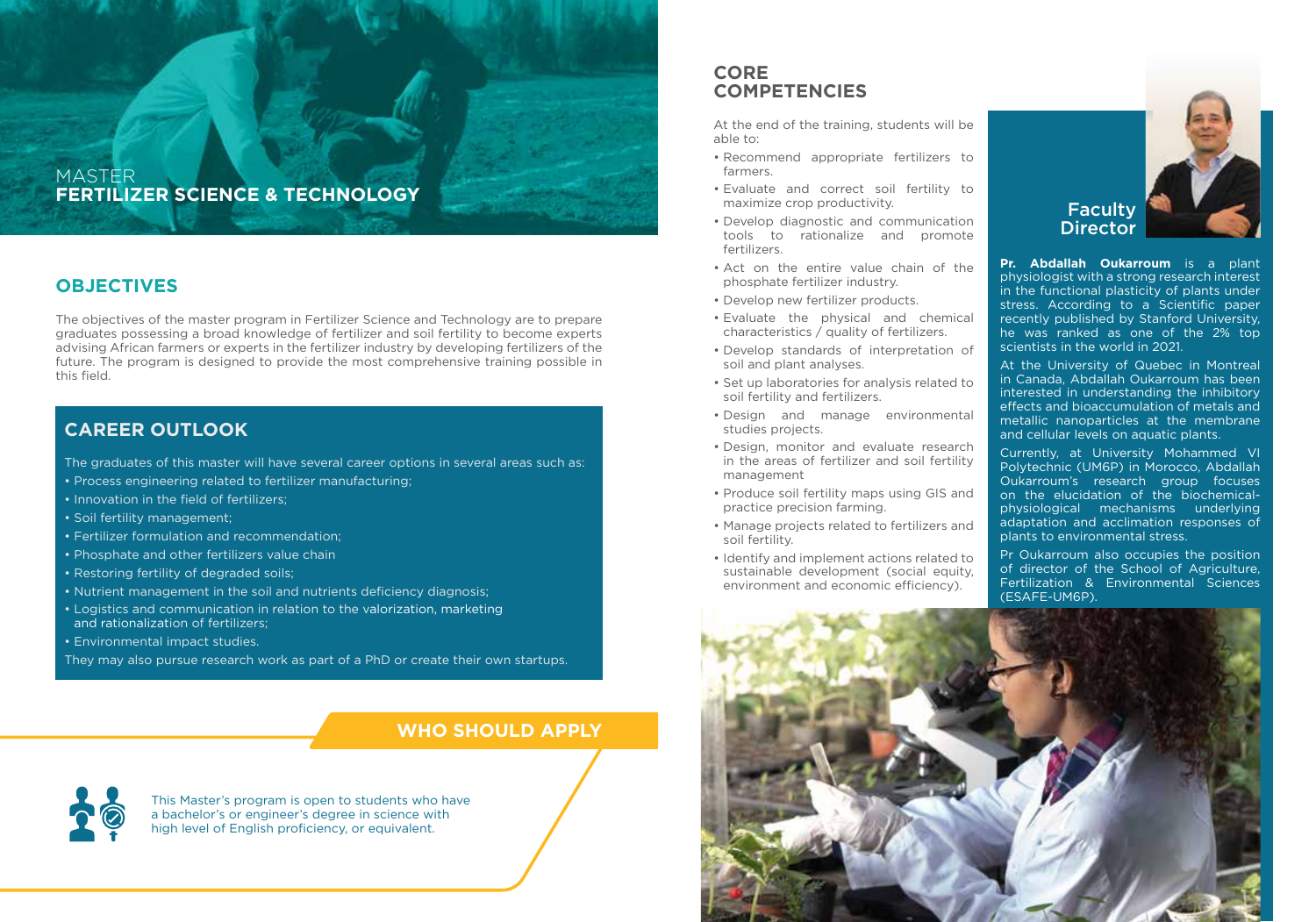# **CURRICULUM**

# **1 SEMESTER**

- M1 **· Fundamentals of fertilizer**
- **M2 Eartilizers in the African context**
- **M3** : Experimental design and statistics
- **M4** : Production economics
- **M5** : Industry seminars and tours
- **M6** : Geographic Information System (GIS)

# **2 SEMESTER**

- **M7** : Phosphorus production and processing
- **M8** : Nitrogen production and processing
- **M9** : Potassium production and processing
- **M10**: Economic Analysis of Fertilizer Value Chains
- M11 : Technology transfer to end users
- **M12** : English for communication

### **SEMESTER 3**

- M13 : Soil plant relationships
- $\cdot$  **M14** : Nutrient management
- **M15** : Environmental issues related to fertilizers
- **M16** : Fertilizer Application Methods
- **M17** : Communication issues in the fertilizer industry
- $\cdot$  **M18** : Prior-graduation project: Preparation to the research activity in the internship

# **4 SEMESTER**

At the end of the second year, the student will do a 6-month internship to immerse in the working environment and discover research. The objective is to put into practice the acquired knowledge and .<br>skills, both practical and theoretical. The internship is also an opportunity to develop a research topic.

### **LEARNING BY FARMING PROGRAM**

**Students manage a piece of land at the Experimental Farm for the whole period** of the program.

#### Partnership:



# PROGRAM  **HIGHLIGHTS**

Students of this master's program will benefit from the teachings of qualified academic administration, composed of both renowned academics and practitioners known for their expertise and their sharp vision of the economic and industrial world.

• The teaching model is based on an innovative approach focused on experimentation (learning by doing). The University's sites are equipped with "Living" Labs", dedicated to applied research. These laboratories are real-scale work and training platforms (mining facilities, experimental farms, factories, towns, etc.) open to the scientific community as well as to the students.

gogical approaches within this master's • Our innovation aspect of the pedaprogram is based on learning by farming .concept

• The training includes courses in "Flipped"  $Class''$  as mode of digital education that encourage learning autonomy.

• Beyond technical skills, students will also acquire transversal skills in "Soft Skills" (communication, teamwork and English) and "Business Skills" (innovation, entrepreneurship, project management,  $etc.$ ) allowing them to interact effectively with their future career environments.





### CAMPUS **ADVANTAGES**

Designed by architects Ricardo Bofill and Elie Mouval, on a 17-hectare site. the campus provides you with modern infrastructure equipped at the highest international standards, fully adapted to the needs of Teaching and Research.

Our students benefit from a living environment which is conducive to learning and fosters community life and personal development through its secure residences, an athletic complex including 5000m2 of outdoor spaces, a library of 13,000 titles, catering areas and designated places to relax promoting exchanges.

The University also boasts a wellness center as the health and well-being of our students, faculty and staff is of paramount importance. Students' associative projects. whether they concern entrepreneurship. civic engagement, cultural activities, etc. are encouraged and supported by the University. Thus, over time, your experience here enriches both professionally and personally.